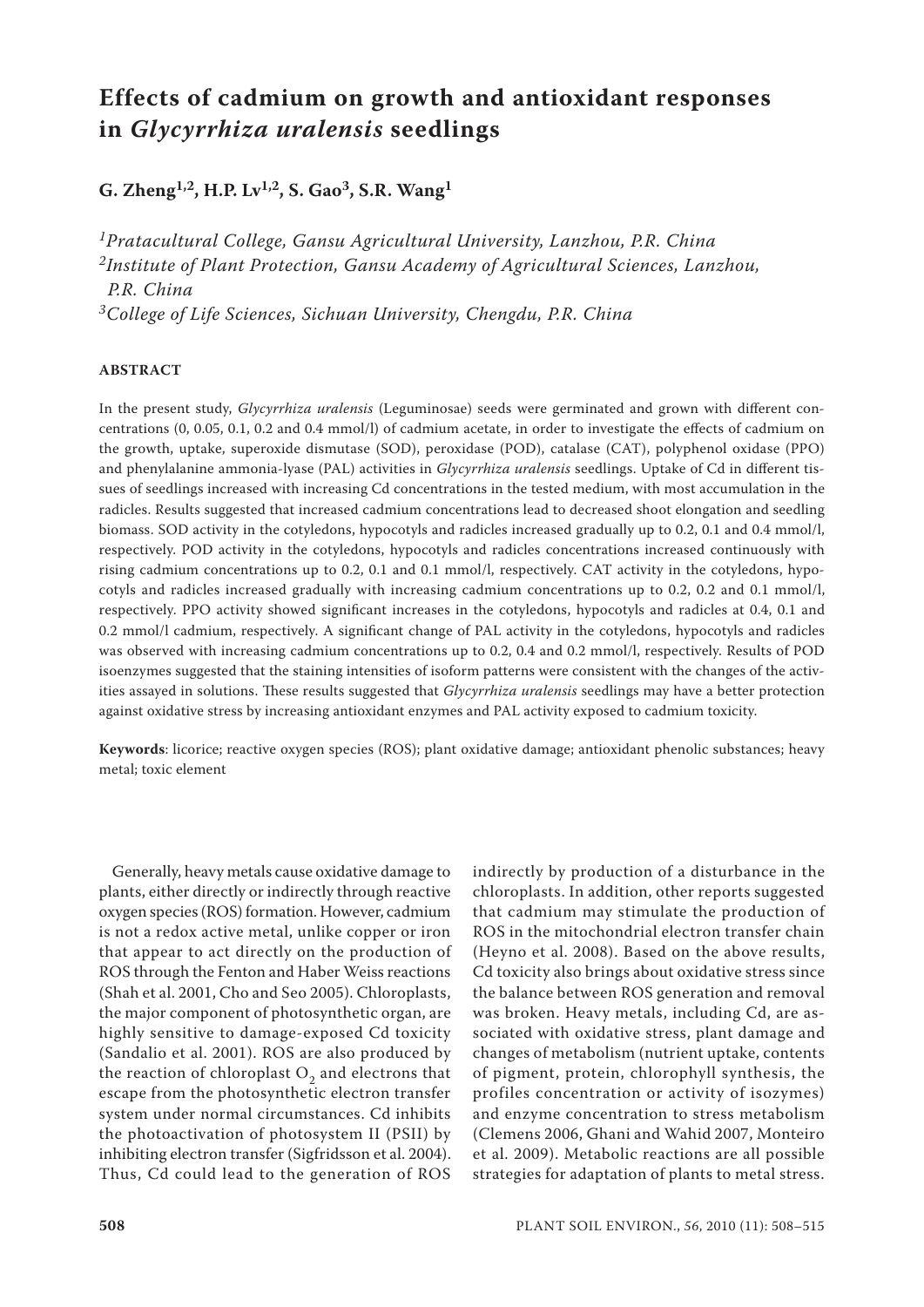*Glycyrrhiza uralensis* Fisch. (Licorice), belongs to the family Leguminosae, and is known as 'Gancao' in China. It is a well-known Chinese herbal medicine used for the treatment of various diseases as well as a tonic medicine for thousands of years. Besides its pharmaceutical uses, licorice is also a drought-tolerant and deep-rooted plant and very important for wind breaking, sand fixing, and soil formation in semiarid ecosystems (Zhang and Ye 2009). Earlier reports showed that Cd can either inhibit or stimulate the activity of several antioxidant enzymes, like superoxide dismutase (SOD), peroxidase (POD), catalase (CAT) and phenylalanine ammonia-lyase (PAL), before any visible symptoms of toxicity appear. In addition, the response of antioxidant enzymes to Cd, and in general to metals, can also vary among plant species and different tissues (Dai et al. 2006, Mobin and Khan 2007, Zhang et al. 2009). These results would be meaningful to evaluate the role of the antioxidant system in Cd tolerance and detoxification. In the present study, we aimed to provide an insight view to cadmium stress and antioxidant enzyme system in licorice plant, and establish appropriate methods of *in vitro* culture for selection of useful plant biomarkers for further studies in real-scenario conditions.

### **MATERIALS AND METHODS**

**Plant materials and seedling culture**. Mature licorice seeds were harvested in September 2008 from one plant, growing on the Wu-wei Desert Garden, Gansu, China. These seeds were inspected and deposited in a plastic box with labels (No. 20080925) at 4°C until using. Licorice seeds were surface sterilized in 70% ethanol for 30 s, and then in 0.1% mercuric chloride for 8 min. The seeds were rinsed several times with distilled water, and soaked in water at room temperature for 12 h. The soaked seeds were sown in wide-neck bottles (100 ml) for germination and growth, containing the Murashige and Skoog (MS) medium (about 25 ml). MS medium pH was adjusted to  $5.8 \pm$ 0.1 prior to autoclaving at  $121 \pm 2$ °C for 15 min, with 30 g/l sucrose and 6 g/l agar powder, containing 0, 0.05, 0.1, 0.2 and 0.4 mmol/l cadmium acetate. Germination experiment was carried out at the greenhouse temperature of 25°C under a 12 h photoperiod in cool, white fluorescent light. The seeds were placed for germination and growth in *in vitro* culture for 7 days when the cotyledons of seedlings had developed. Rotten and contaminated

embryos were removed promptly. After culturing, the cotyledons, hypocotyls and radicles of seedlings of each group were weighed (fresh weight), homogenized and immediately stored at –80°C for protein contents and enzyme activity. Five sets of seedlings were analyzed for each cadmium concentrations, with 25 embryos per set.

**Estimation of cadmium content**. After 7 days, seedlings were selected from each pot for the determination of Cd concentrations. Cotyledons, hypocotyls and radicles were oven dried at 60°C for 48 h, weighed and digested with 5 ml concentrated HNO<sub>3</sub> and 30% w/v H<sub>2</sub>O<sub>2</sub> (1 ml) for 30 min in a microwave digester system, and then diluted to 25 ml with deionized water. Cd concentrations of all samples were analyzed with the Integrated Couple Plasma Mass Spectrophotometer (ICP-MS: PQExCell, VG Elemental). Cd contrations were expressed in μg/g dry weight of tissue.

**Protein extraction and estimation.** Fresh tissues (0.2 g) were homogenized with 2 ml ice-cold 50 mmol/l sodium phosphate buffer (pH 7.0, 1/10, w/v) including 150 mmol/l NaCl and 1 mmol/l EDTA. The homogenized suspension was obtained by centrifuging at 12 000 rpm for 10 min at 4°C. The supernatant was used as the crude extract for assaying POD isozymes, following for the assay of three antioxidant enzymes. Protein content was quantified by the Bradford method and bovine serum albumin as the standard.

**Assay of SOD activity**. SOD activity was determined by the method of Beauchamp and Fridovich (1971). One unit of SOD was defined as the enzyme activity that inhibited the photoreduction of nitroblue tetrazolium to blue formazan by 50%. The activity was expressed as the enzyme units per gram fresh weight (U/g FW).

**Assay of POD activity**. POD activity was performed according to the method of Sakharov and Bautista (1999) with slight modifications. A unit of POD activity  $OD_{470}$  was expressed as the change in absorbance per minute. The activity was expressed as enzyme units per gram fresh weight (U/g FW).

**Assay of CAT activity**. CAT activity was measured following the change of absorbance at 240 nm for 1 min due to  $H_2O_2$  (Aebi 1984). Catalase activity was expressed as enzyme units per gram fresh weight (U/g FW).

**Assay of PAL activity**. Fresh tissues were homogenized with chilled Tris-HCl (50 mmol/l, pH 8.5, 2 ml/g FW), supplemented with 0.5 mmol/l EDTA and 1% polyvinyl pyrrolidone. Other steps are the same as previously. PAL activity was measured by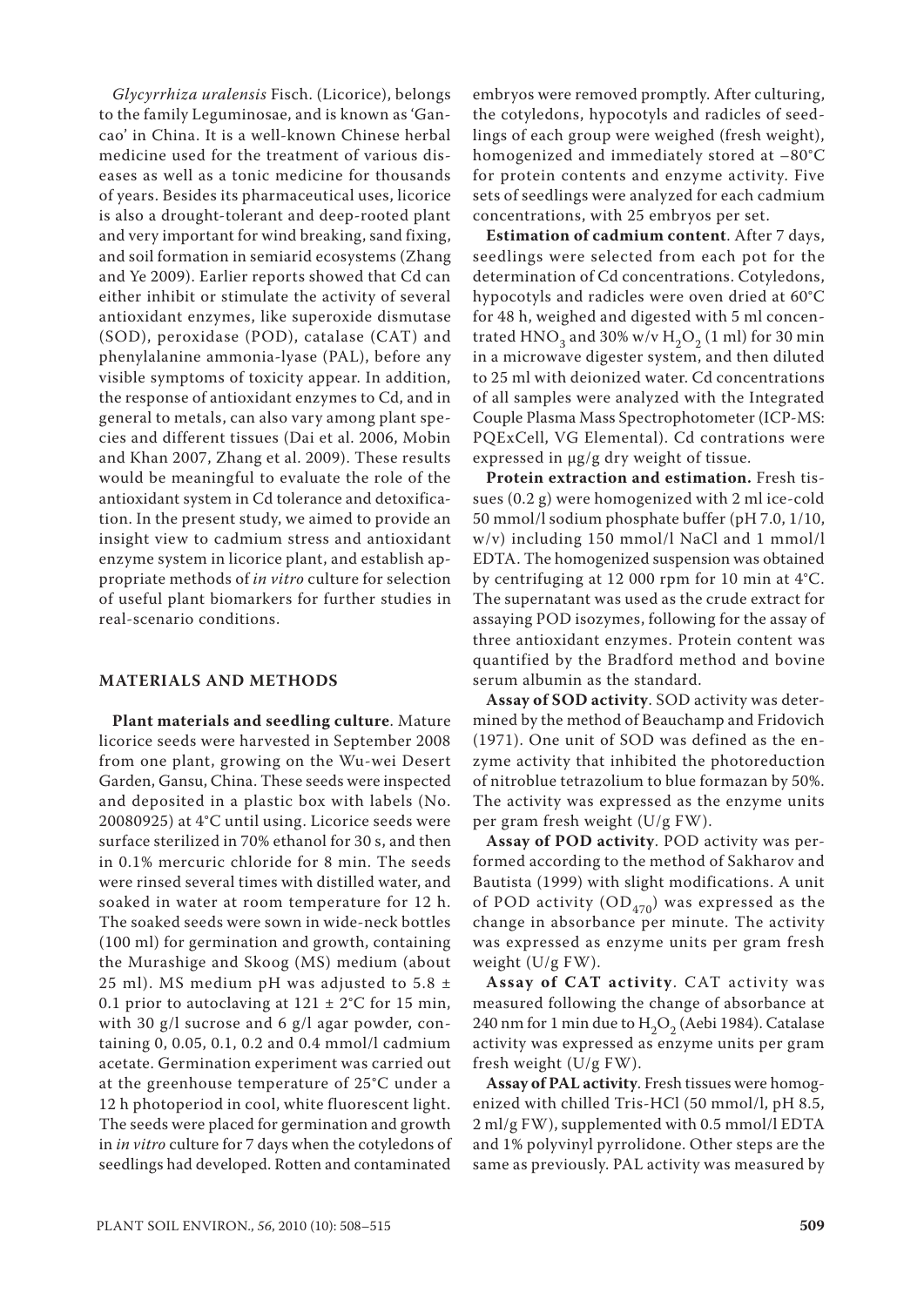monitoring the reaction product *trans*-cinnamate at 290 nm (Dai et al. 2006). PAL activity was calculated as the change in optical density during 30 min and one enzyme unit was defined as the amount causing an increase of 0.01 in  $A_{290}$  per min. The activity was expressed as enzyme units per gram fresh weight (U/g FW).

**Assay of PPO activity**. PPO activity was determined with L-Dopa as substrate by measuring the initial rate of dopachrome formation, as indicated by an increase in absorbance at 475 nm (Duckworth and Coleman 1970). The activity was expressed as enzyme units per gram fresh weight (U/g FW).

**Assay of POD isoenzymes activity**. PAGE for isoenzymes assay was performed with 10% acrylamide gel. POD activity was determined on the gel as described by Ros Barcelo (1987). The gels were rinsed in water and the gel was stained in a solution containing 0.06% (v/v)  $H_2O_2$ , 0.1% (w/v) benzidine and 0.1% (v/v) acetic acid at room temperature till the brown color.

**Statistical analysis**. Data shown in this paper are reported as the mean  $\pm$  SD. We performed three independent experiments in duplicate for each condition. Statistical significance was considered to be significant when the *P* value was less than 0.05 using one way analysis of variance.

## **RESULTS AND DISCUSSION**

Plant growth inhibition is a non-specific manifestation of alterations at a biochemical level that are produced as a classical parameter commonly used in the assessment of heavy metal toxicity to plant (Clemens 2006). In order to investigate cadmium stress tolerance or sensitivity of *Glycyrrhiza* 

*uralensis*, growth parameters like leaf area, length and fresh weight of hypocotyls and radicles were observed under Cd stress. Under cadmium stress, cotyledon areas as well as hypocotyls and radicles lengths reduced significantly by cadmium toxicity treatments (Figure 1A). However, the rate of decline in radicle lengths was more pronounced under cadmium stress compared to hypocotyls length. The fresh weight of cotyledons decreased gradually up to 0.4 mmol/l cadmium, and the fresh weight of hypocotyls and radicles were also affected by cadmium treatment and the similar trend (decline) can be seen on day 7 (Figure 1B). In higher plants, roots are the first organs in contact with the toxic metal ions, and significantly inhibit root growth and cell division at higher metal concentrations (Clemens 2006). The present results suggested that the length of radicles gradually shortened with increasing cadmium concentrations compared to the control (Figure 1). Growth reduction under Cd toxicity conditions was observed for several species tested, including *Miscanthus sinensis* (Scebba et al. 2006), *Cucumus sativus* (Abu-Muriefah 2008) and *Lemna polyrrhiza* (John et al. 2008). In this work, a significant inhibition was showed in the cotyledons, hypocotyls and radicles, especially in the radicles (Figure 1). Thus, our findings lend further support to the previous results.

The uptakes of Cd in the different tissues of seedlings are presented in Table 1. The Cd concentrations in seedlings increased with increasing tested Cd levels in the medium. The highest Cd concentrations in the cotyledons, hypocotyls and radicles were 1620.9, 3161.3 and 5843.7 μg/g dry weight, when exposure to the Cd concentration of 400 μmol/l, respectively. Partitioning of metals in different plant tissues is a common strategy to



Figure 1. Effects of different cadmium concentrations on growth (A) and (B) fresh weights of *Glycyrrhiza uralensis* seedlings. The values and standard errors (vertical bars) of three replicates are shown. (A) lanes from 0 to 4 were 0, 0.05, 0.1, 0.2 and 0.4 mmol/l, respectively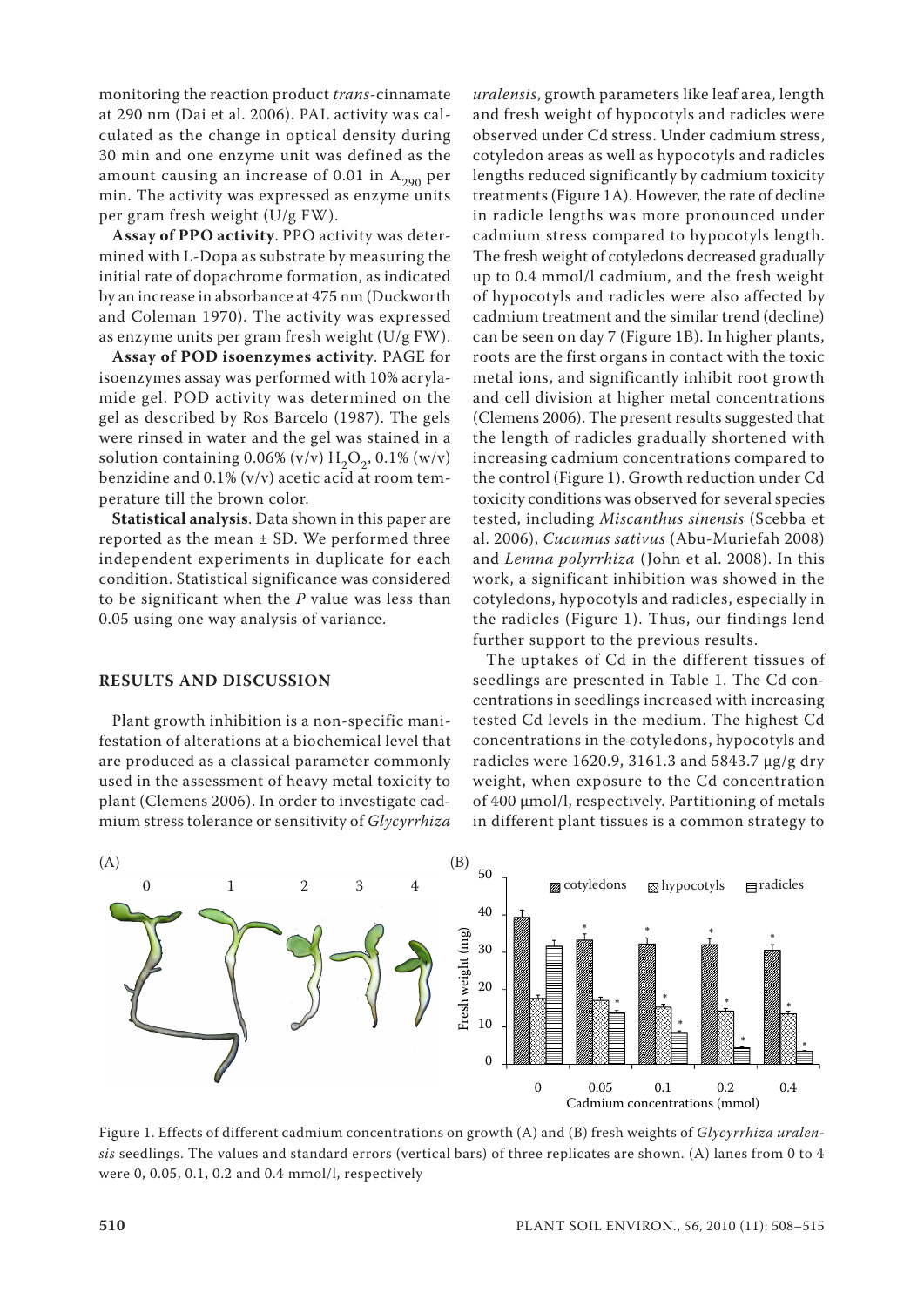| $Cd$ treatment ( $\mu$ mol) | Cd concentratent $(\mu g/g \, dry \, weight)$ |                    |                    |
|-----------------------------|-----------------------------------------------|--------------------|--------------------|
|                             | cotyledons                                    | hypocotyls         | radicles           |
| $\Omega$                    | ND.                                           | ND.                | N <sub>D</sub>     |
| 50                          | $195.3 \pm 8.75$                              | $347.8 \pm 15.3$   | $738.8 \pm 31.9$   |
| 100                         | $339.6 \pm 12.8$                              | $718.1 \pm 29.5$   | $1350.1 \pm 61.2$  |
| 200                         | $752.4 \pm 31.6$                              | $1344.6 \pm 57.3$  | $2726.5 \pm 106.2$ |
| 400                         | $1620.9 \pm 68.4$                             | $3161.3 \pm 128.1$ | $5843.7 \pm 252.8$ |

Table 1. Accumulation of cadmium in the cotyledons, hypocotyls and radicles of *Glycyrrhiza uralensis* seedlings after 7 days of exposure to different Cd concentrations

Data represent the mean  $\pm$  S.E. of three replicates. ND – not determined

avoid toxicity in above-ground parts. The first barrier against Cd toxicity occurs in the roots where Cd may be immobilized by ligands on cell walls and extracellular carbohydrates (Sanitá di Toppi and Gabbrielli 1999, Zhang et al. 2009). In the present study, different concentrations of Cd in the medium may result in an accumulation of Cd at higher levels in the radicles than in the cotyledons and hypocotyls. The present findings support the fact that Cd ions are mainly retained in the roots and that only small amounts are transported to the shoots and leaves.

In plants, earlier results have suggested that Cd can cause oxidative damage to plant cells either directly or indirectly through the burst of ROS in many species, like rice and *A. thaliana*. Although Cd is not a redox metal, it is readily taken up and both directly and indirectly affects several metabolic activities in different tissues and species (Shah et al. 2001, Cho and Seo 2005, Zhang et al. 2005). SOD is considered a key enzyme in the regulation of intracellular concentrations of ROS. Thus, in-

creased SOD activity in plant cells showed that it plays a positive role in controlling the cellular level of these ROS and/or repairing oxidative damage (Miller et al. 2008). As shown in Figure 2, SOD activity was strongly affected by cadmium toxicity. SOD activity in the cotyledons increased up to 0.2 mmol cadmium, and the highest activities increased by 110.8%. Similarly, the maximal activities in the hypocotyls and radicles were found at 0.1 and 0.4 mmol/l cadmium concentrations, and increased by 55.1% and 68.3%, respectively. The tolerance of some plants to cadmium stress was associated with the higher abundance of SOD (Shah et al. 2001, Scebba et al. 2006, Mobin and Khan 2007). In the present study, SOD activity was largely induced by different cadmium concentrations, and a positive correlation between cadmium stress and the abundance of SOD in different tissues of licorice plants is also observed (Figure 3). Thus, our findings indicated that SOD, in some extent, is involved in the defense mechanism of licorice plants cadmium-induced oxidative damages.





Figure 2. Effects of different cadmium concentrations on superoxide dismutase (SOD) of *Glycyrrhiza uralensis* seedlings. The values and standard errors (vertical bars) of three replicates are shown

Figure 3. Effects of different cadmium concentrations on peroxidase (POD) of *Glycyrrhiza uralensis* seedlings. The values and standard errors (vertical bars) of three replicates are shown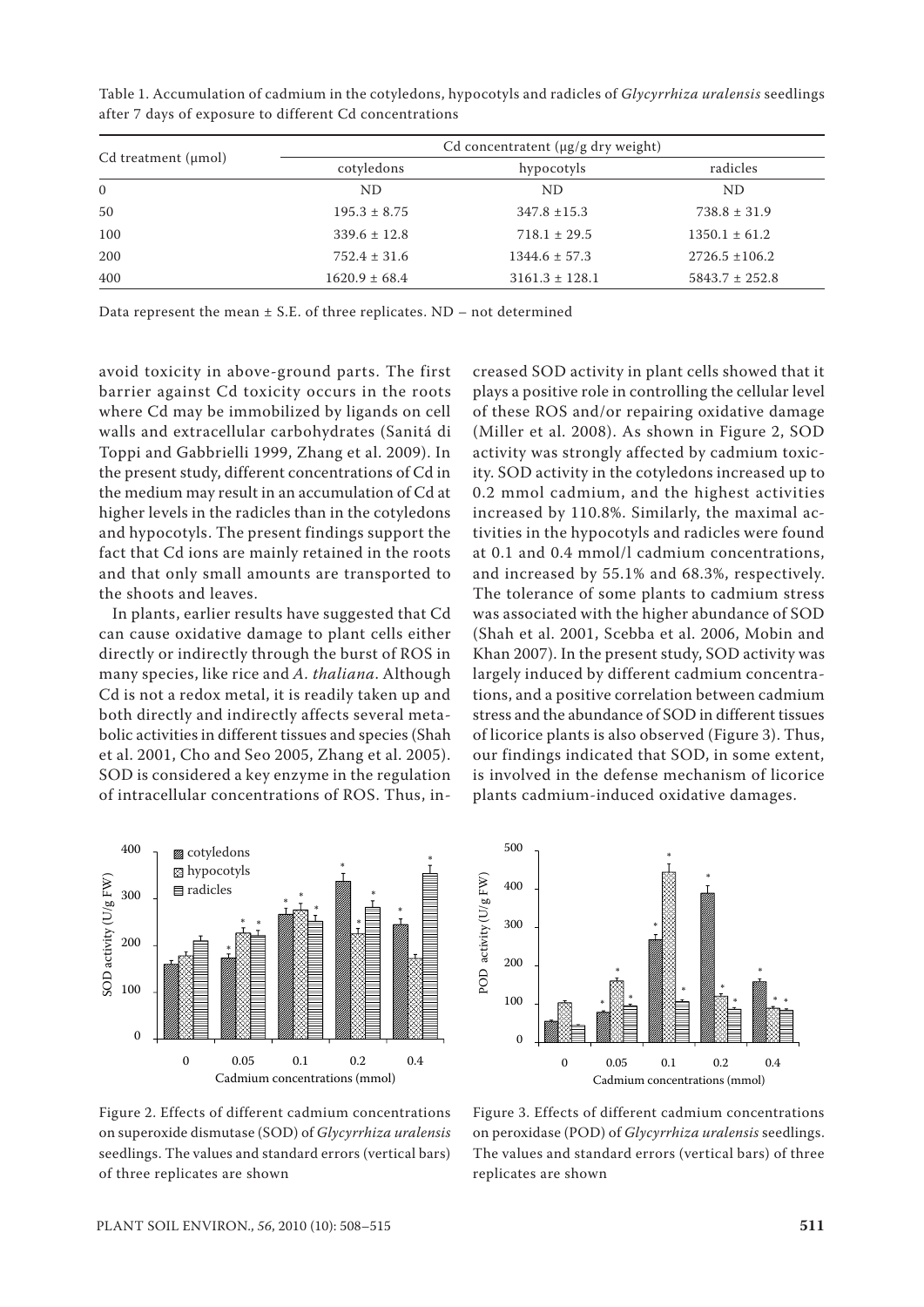

Figure 4. Patterns of peroxidase (POD) isoforms in cotyledons, hypocotyls and radicles of *Glycyrrhiza uralensis*  seedlings. (A) patterns of POD isoenzymes in the cotyledons; (B) patterns of POD isoenzymes in the hypocotyls; (C) patterns of POD isoenzymes in the radicles. Lanes from 1 to 5 were 0, 0.05, 0.1, 0.2 and 0.4 mmol/l, respectively. About 25 μl of each sample was loaded

Pioneer studies suggested that POD is not only one of the defense proteins, but it as well an important antioxidant enzyme involved in the response to environmental stresses (Flohé and Ursini 2008). POD activity in the cotyledons increased significantly exposed to 7 days of cadmium treatment, and reached 602.6% at 0.2 mmol/l cadmium compared to the controls. In the hypocotyls and radicles, POD activity rose further up to 0.1 and 0.1 mmol/l cadmium concentrations, increasing by 328.1% and 140%, respectively (Figure 3). POD activity was shown to be induced in several plants when subjected to cadmium stress, such as barley (Huttová et al. 2006), *Miscanthus sinensis* (Scebba et al. 2006) and *Vicia faba* (Zhang et al. 2009). In the present study, increasing Cd concentrations sequentially induced POD activity in the cotyledons, hypocotyls and radicles of *Glycyrrhiza uralensis*, especially in the radicles (Figure 3). Considering this in relation to the results of growth parameters and SOD activity, POD may play an important role in resistance to cadmium stress in licorice plants. To get an insight into the effect of cadmium on isoenzymes pattern, a non-denaturing PAGE for POD activities was performed (Figure 4). In the cotyledons, hypocotyls and radicles, there were five, five and three isoenzyme bands of POD visualized, respectively, but different staining densities were found. The staining densities of POD isoenzymes (I, II, III and IV) in the cotyledons increased with increasing cadmium at 0.05–0.2 mmol/l, and a new isoenzyme was observed when subjected to 0.1 mmol/l cadmium concentration. POD isoforms are known to occur in a variety of plant

species, and the expression pattern of isoforms varies in different tissues of healthy plants and is developmentally regulated and influenced by environmental factors (Huttová et al. 2006, Flohé and Ursini 2008, Paynel et al. 2009). In the hypocotyls and radicles, the activity of isoenzymes (II and III) was significantly induced by cadmium stress compared to the control. In addition, a new band in the hypocotyls (IV) and radicles (V) was detected. In the present study, the relationship between cadmium concentrations and isoform pattern in different tissues of licorice is detected, and different staining densities of specific isoform also show different changes with the increasing cadmium concentrations (Figure 4). Although the activity of POD isoform in different tissues of licorice seedlings shows different patterns exposed to cadmium stress, the total POD activity was significantly enhanced, suggesting that POD could reflect an increased degree of oxidative stress. The roles of these isoform might be repair of oxidative damage provoked by cadmium stress.

CAT is one of the major antioxidant enzymes that eliminates hydrogen peroxide by converting it into oxygen and water (Miller et al. 2008). CAT activity in the cotyledons was significantly induced at 0.2 mmol/l cadmium compared to the control, and the highest activity increased by 101.3%. However, the activity in the hypocotyls and radicles increased significantly with the increasing cadmium concentrations up to 0.2 and 0.1 mmol/l, representing 35.1% and 89.9% increments, respectively (Figure 5). Earlier reports showed that CAT activity was significantly induced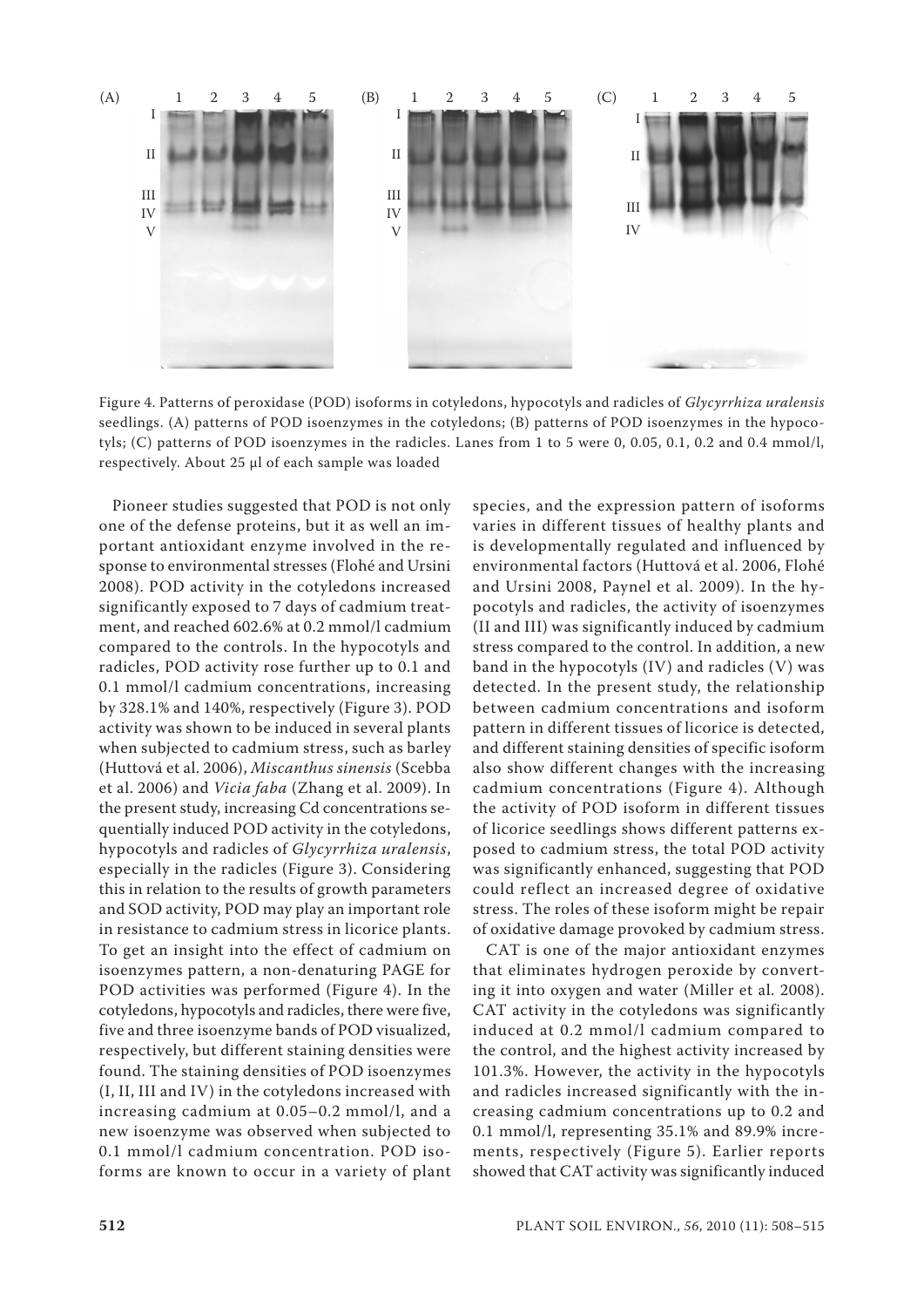

Figure 5. Effects of different cadmium concentrations on catalase (CAT) of *Glycyrrhiza uralensis* seedlings. The values and standard errors (vertical bars) of three replicates are shown

by cadmium stress. This suggested that it plays a very important role in the protection against oxidative damage caused by cadmium (Scebba et al. 2006, Mobin and Khan 2007, Zhang et al. 2009). In the present study, CAT activity in the cotyledons was significantly induced exposed to cadmium toxicity, but the activity in the hypocotyls and radicles showed no significant changes compared to those of in the cotyledons (Figure 5). Our results suggested that CAT, at least in the hypocotyls, appears not to be an effective scavenger of ROS compared to those of in the cotyledons and radicles.

PPO is a terminal oxidase which can directly pass electrons to  $O<sub>2</sub>$  when the intermediate products of plant respiration are oxidized. It could catalyze the oxidization of such a group of compounds as phenol to quinone. PPO and POD relate closely with 'the callus reaction', meanwhile, they also have some relationships with the synthesis of cell compounds containing phenol groups such as lignin (Thipyapong et al. 2007). As shown in Figure 6, the total PPO activity in licorice plants increased significantly exposed to cadmium stress. In the cotyledons and radicles, PPO activity was also affected by different cadmium concentrations treatment, and the highest level increased by 114.8% and 44.4% compared to the control, respectively. The activity in the hypocotyls increased by 6.1% and 24.2% at 0.05 and 0.1 mmol/l cadmium concentrations, respectively. However, the activity decreased significantly at 0.2 and 0.4 mmol/l cadmium concentrations, representing 24.2% and 33.3% decrease, respectively. Previous reports showed that rapid changes in PPO activity

Figure 6. Effects of different cadmium concentrations on polyphenol oxidase (PPO) of *Glycyrrhiza uralensis* seedlings. The values and standard errors (vertical bars) of three replicates are shown

were proposed that may be involved in necrosis development around damaged leaf surfaces and in defense mechanisms against insects and plant pathogen attack (Thipyapong et al. 2007). PPO activity in some plant species was observed under heavy metal stress, and showed a significant increase compared to the control (Kováčik and Klejdus 2008, Saffar et al. 2009). The present results suggested that PPO activity in the cotyledons, hypocotyls and radicles increased initially up to 0.4, 0.1 and 0.2 mmol/l cadmium and then decreased, respectively (Figure 6). The induction of PPO activity might be due to its role in phenolic compound synthesis, which plays an important



Figure 7. Effects of different cadmium concentrations on phenylalanine ammonia-lyase (PAL) of *Glycyrrhiza uralensis* seedlings. The values and standard errors (vertical bars) of three replicates are shown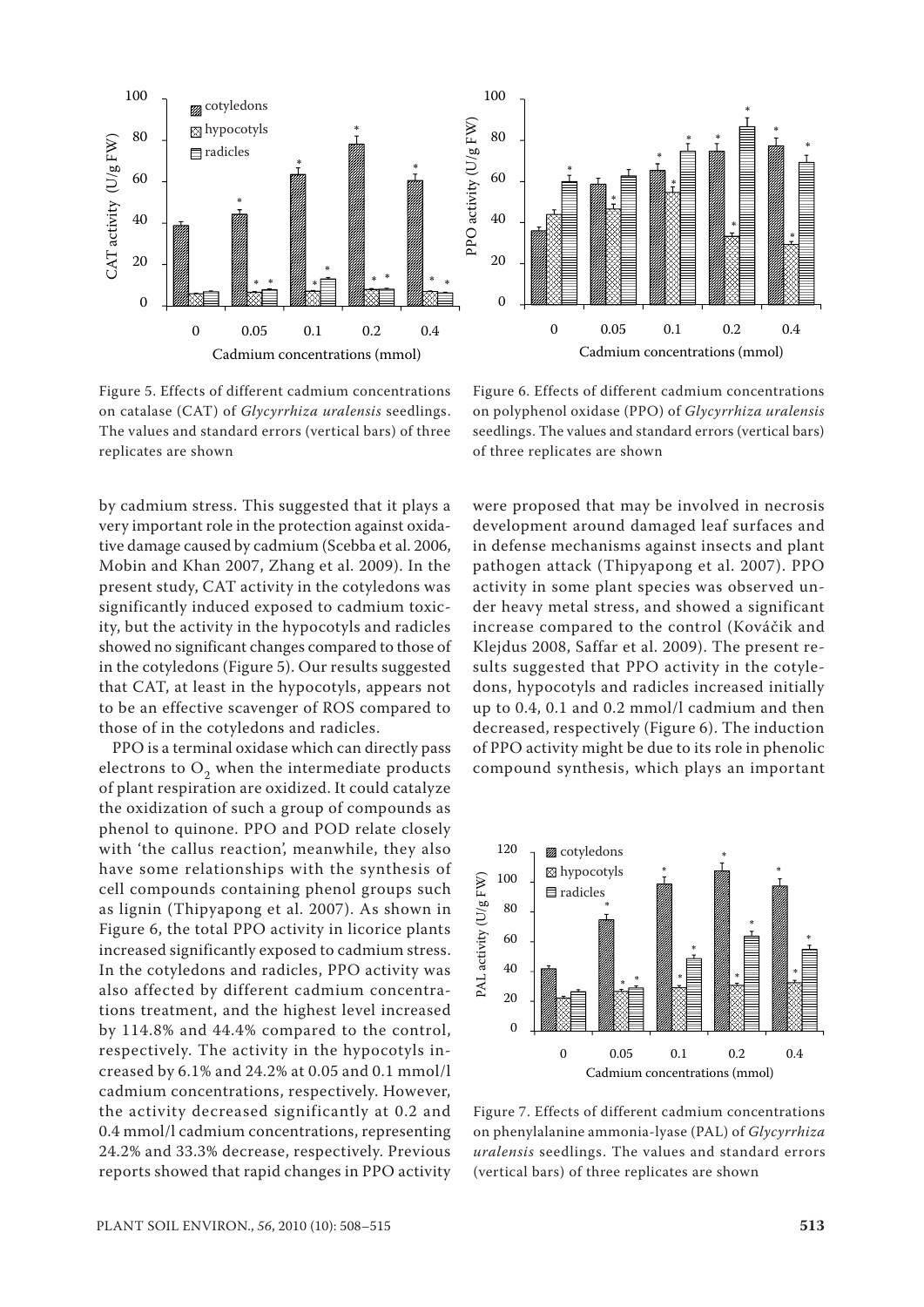role in detoxification of heavy metals in plants (Ruiz et al*.* 1999). On the basis of these results, our results indicated that changes of PPO activity might participate in the defense mechanism of licorice plants against cadmium toxicity.

PAL is the initial rate-controlling enzyme in phenolic synthesis and many phenolic compounds in plants possess antioxidant activity. In plants, PAL activity may differ widely according to developmental stage, genotype and environmental stresses (Dai et al. 2006). PAL activity in the cotyledons was significantly increased at 0.05, 0.1, 0.2 and 0.4 mmol/l cadmium by 78.7%, 136.2%, 157.5% and 133% compared to the control, respectively. In the hypocotyls and radicles, the activities increased gradually up to 0.4 and 0.2 mmol/l cadmium, and the highest activities enhanced by 46% and 141.2%, respectively (Figure 7). Stimulation of PAL activity was previously reported, and can be considered as an important factor contributing to higher antioxidant protection under cadmium stress. This might suggest that increased PAL activity may enhance phenolic metabolism to produce antioxidant phenolics and lignin precursors aimed at reducing the toxic effects of cadmium (Dai et al*.* 2006, Kováčik and Bačkor 2007). In the present study, the responses of PAL activity in different tissues of licorice seedlings are reported. Results showed that PAL activity significantly increased in licorice plants. Thus, the defense mechanism of plants by which cadmium affects phenolic metabolism and PAL activity is complex and needs further study.

In conclusion, our findings suggest that Cd toxicity induce growth inhibition in licorice seedlings, and an increase in the overall antioxidant capacities of licorice plants. Our results support the fact that the growth and antioxidant responses in licorice seedlings strongly depend on the variety of the tissue and Cd concentrations. These biomarkers, and in particular antioxidant enzymes, could be used in integrative approaches with classical endpoints in ecotoxicological tests with Cd and after further studies in real field conditions.

#### **REFERENCES**

- Abu-Muriefah S.S. (2008): Growth parameters and elemental status of cucumber (*Cucumus sativus*) seedlings in response to cadmium accumulation. International Journal of Agriculture and Biology, *10*: 261–266.
- Aebi H. (1984): Catalase *in vitro*. Methods in Enzymology, *105*: 121–126.
- Beauchamp C., Fridovich I. (1971): Superoxide dismutase: improved assays and an assay applicable to acrylamide gels. Analytical Biochemistry, *44*: 276–287.
- Cho U., Seo N. (2005): Oxidative stress in *A. thaliana* exposed to cadmium is due to hydrogen peroxide accumulation. Plant Science, *168*: 113–120.
- Clemens S. (2006): Toxic metal accumulation, responses to exposure and mechanisms of tolerance in plants. Biochimie, *88*: 1707–1719.
- Dai L.P., Xiong Z.T., Huang Y., Li M.J. (2006): Cadmium-induced changes in pigments, total phenolics, and phenylalanine ammonia-lyase activity in fronds of *Azolla imbricata*. Environmental Toxicology, *21*: 505–512.
- Duckworth H.W., Coleman J.E. (1970): Physicochemical and kinetic properties of mushroom tyrosinase. Journal of Biological Chemistry, *245*: 1613–1625.
- Flohé L., Ursini F. (2008): Peroxidase: a term of many meanings. Antioxidants and Redox Signaling, *10*: 1485–1490.
- Ghani A., Wahid A. (2007): Varietal difference for cadmiuminduced seedling mortality and foliar-toxicity symptoms in mungbean (*Vigna radiata*). International Journal of Agriculture and Biology, *9*: 555–558.
- Heyno E., Klose C., Krieger-Liszkay A. (2008): Origin of cadmiuminduced reactive oxygen species production: mitochondrial electron transfer versus plasma membrane NADPH oxidase. New Phytologist, *179*: 687–699.
- Huttová J., Mistrík I., Ollé-Šimonovičová M., Tamás L. (2006): Cadmium induced changes in cell wall peroxidase isozyme pattern in barley root tips. Plant, Soil and Environment, *52*: 250–253.
- John R., Ahmad P., Gadgil K., Sharma S. (2008): Effect of cadmium and lead on growth, biochemical parameters and uptake in *Lemna polyrrhiza* L. Plant, Soil and Environment, *54*: 262–270.
- Kováčik J., Bačkor M. (2007): Phenylalanine ammonia-lyase and phenolic compounds in chamomile tolerance to cadmium and copper excess. Water, Air, and Soil Pollution, *185*: 185–193.
- Kováčik J., Klejdus B. (2008): Dynamics of phenolic acids and lignin accumulation in metal-treated *Matricaria chamomilla* roots. Plant Cell Reports, *27*: 605–615.
- Miller G., Shulaev V., Mitter R. (2008): Reactive oxygen signaling and abiotic stress. Physiologia Plantarum, *133*: 481–489.
- Mobin M., Khan N.A. (2007): Photosynthetic activity, pigment composition and antioxidative response of two mustard (*Brassica juncea*) cultivars differing in photosynthetic capacity subjected to cadmium stress. Journal of Plant Physiology, *164*: 601–610.
- Monteiro M.S., Santos C., Soares A.M.V.M., Mann R.M. (2009): Assessment of biomarkers of cadmium stress in lettuce. Ecotoxicology and Environmental Safety, *72*: 811–818.
- Paynel F., Schaumann A., Arkoun M., Douchiche O., Morvan C. (2009): Temporal regulation of cell-wall pectin methylesterase and peroxidase isoforms in cadmium-treated flax hypocotyl. Annals of Botany, *104*: 1363–1372.
- Ros Barcelo A. (1987): Quantification of lupin peroxidase isoenzymes by densitometry. Anales de Biologia, *14*: 33–38.